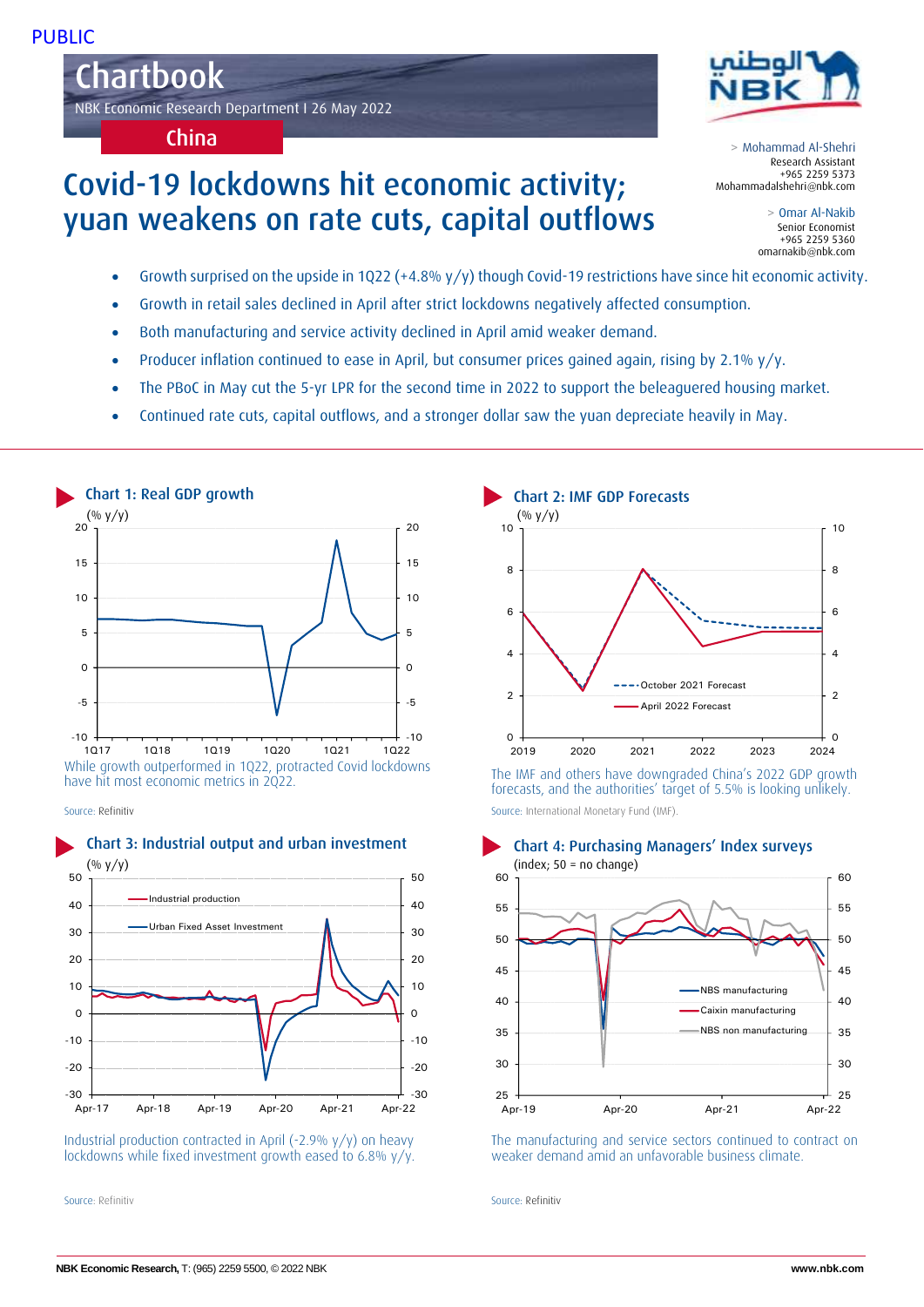



The unemployment rate jumped to its highest level (6.1%) since February 2020 in April as sluggish activity prompted layoffs.



Growth in new house prices softened in April, while old house prices contracted amid weak activity in the housing sector.

Source: Refinitiv Source: Refinitiv



M2 grew by 10.5% y/y in April as the PBoC rolled out stimulus. Yet, new loans slowed to 10.9% y/y on weaker credit demand. Source: Refinitiv Source: Refinitiv



Retail sales recorded the biggest contraction in April (-11.1%  $y/y$ ) since the start of the pandemic on weaker consumption.

Source: Refinitiv Source: Refinitiv Source: Refinitiv Source: Refinitiv Source: Refinitiv



Producer price inflation continued to ease in April (+8% y/y) from its peak in Nov 2021, while consumer prices increased 2.1% y/y.



The PBoC this month cut the main rate for mortgage pricing, the 5-year LPR, by 15 bps to help stimulate housing activity.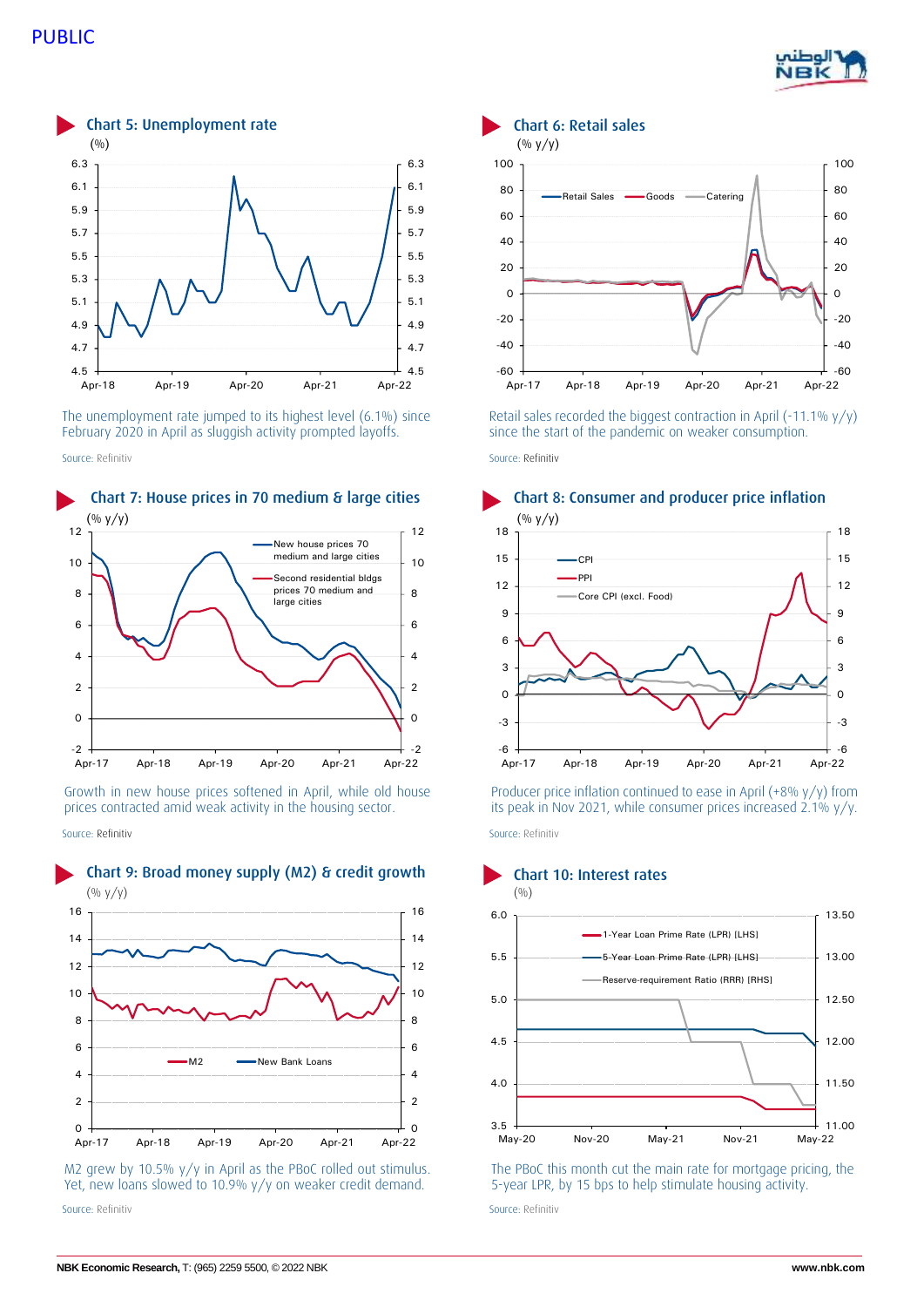



Multiple rate cuts by the PBoC have, along with US Fed rate rises, resulted in the yuan depreciating to levels last seen in Nov 2020. Source: Refinitiv Source: Refinitiv



The trade balance with the US increased slightly in April to \$32bn on higher exports (+9.4%  $y/y$ ) and lower imports (-1.2%  $y/y$ ). Source: Refinitiv Source: Refinitiv



Yields on China's 10-yr notes fell slightly after May's rate cut, in contrast with US bond yields, which rose on Fed tightening. Source: Refinitiv Source: Refinitiv



Covid-19-linked disruptions to domestic output and freight activity softened export growth to 3% y/y in April; imports unchanged.





Foreign currency reserves fell by \$68bn in April on dollar strength and capital outflows amid worries of a slowing economy.

Chart 15: China and US government bond yields Chart 16: Stock market



The CSI 300 has been mostly steady in May (+1.5% mtd; -17.5% ytd), supported by government promises of economic support.